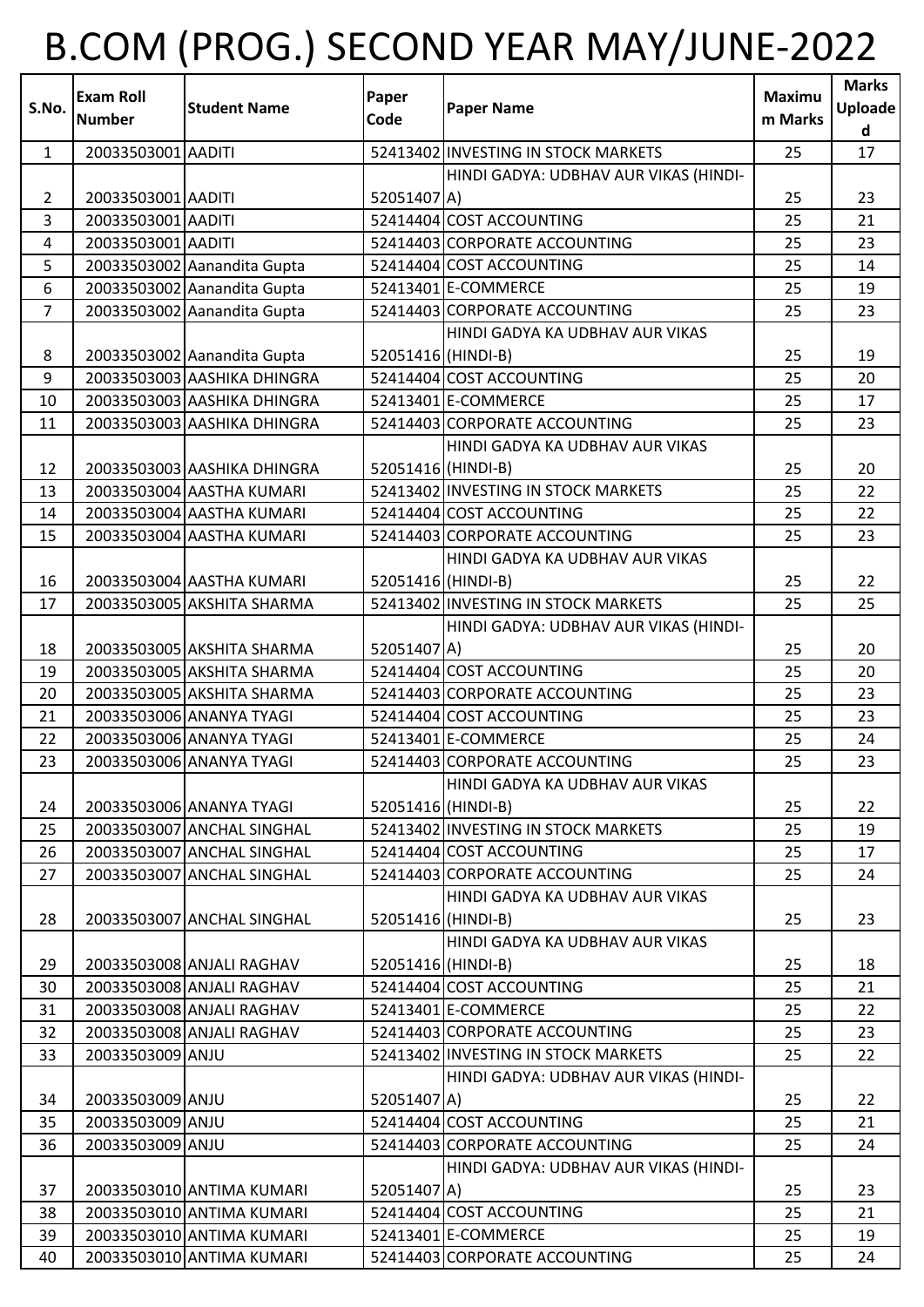| 41 |                     | 20033503011 ANURADHA MISHRA |                    | 52413402 INVESTING IN STOCK MARKETS   | 25 | 22          |
|----|---------------------|-----------------------------|--------------------|---------------------------------------|----|-------------|
|    |                     |                             |                    | HINDI GADYA: UDBHAV AUR VIKAS (HINDI- |    |             |
| 42 |                     | 20033503011 ANURADHA MISHRA | 52051407 A)        |                                       | 25 | 24          |
| 43 |                     | 20033503011 ANURADHA MISHRA |                    | 52414404 COST ACCOUNTING              | 25 | 23          |
| 44 |                     | 20033503011 ANURADHA MISHRA |                    | 52414403 CORPORATE ACCOUNTING         | 25 | 23          |
| 45 |                     | 20033503012 ASHMITA KUMARI  |                    | 52413402 INVESTING IN STOCK MARKETS   | 25 | 20          |
| 46 |                     | 20033503012 ASHMITA KUMARI  |                    | 52414404 COST ACCOUNTING              | 25 | 17          |
| 47 |                     | 20033503012 ASHMITA KUMARI  |                    | 52414403 CORPORATE ACCOUNTING         | 25 | 23          |
|    |                     |                             |                    | HINDI GADYA KA UDBHAV AUR VIKAS       |    |             |
| 48 |                     | 20033503012 ASHMITA KUMARI  | 52051416 (HINDI-B) |                                       | 25 | 20          |
| 49 | 20033503013 ASTHA   |                             |                    | 52414404 COST ACCOUNTING              | 25 | 19          |
| 50 | 20033503013 ASTHA   |                             |                    | 52413401 E-COMMERCE                   | 25 | 23          |
| 51 | 20033503013 ASTHA   |                             |                    | 52414403 CORPORATE ACCOUNTING         | 25 | 23          |
|    |                     |                             |                    | HINDI GADYA KA UDBHAV AUR VIKAS       |    |             |
| 52 | 20033503013 ASTHA   |                             | 52051416 (HINDI-B) |                                       | 25 | 20          |
| 53 |                     | 20033503014 AYUSHI JINDAL   |                    | 52413402 INVESTING IN STOCK MARKETS   | 25 | 19          |
| 54 |                     | 20033503014 AYUSHI JINDAL   |                    | 52414404 COST ACCOUNTING              | 25 | 18          |
| 55 |                     | 20033503014 AYUSHI JINDAL   |                    | 52414403 CORPORATE ACCOUNTING         | 25 | 24          |
|    |                     |                             |                    | HINDI GADYA KA UDBHAV AUR VIKAS       |    |             |
| 56 |                     | 20033503014 AYUSHI JINDAL   | 52051416 (HINDI-B) |                                       | 25 | 20          |
| 57 |                     | 20033503015 AYUSHI THANGWAL |                    | 52413402 INVESTING IN STOCK MARKETS   | 25 | 17          |
|    |                     |                             |                    | HINDI GADYA: UDBHAV AUR VIKAS (HINDI- |    |             |
|    |                     |                             |                    |                                       |    |             |
| 58 |                     | 20033503015 AYUSHI THANGWAL | 52051407 A)        |                                       | 25 | $\mathbf 0$ |
| 59 |                     | 20033503015 AYUSHI THANGWAL |                    | 52414404 COST ACCOUNTING              | 25 | 19          |
| 60 |                     | 20033503015 AYUSHI THANGWAL |                    | 52414403 CORPORATE ACCOUNTING         | 25 | 23          |
| 61 |                     | 20033503016 BHOOMIKA YADAV  |                    | 52413402 INVESTING IN STOCK MARKETS   | 25 | 12          |
| 62 |                     | 20033503016 BHOOMIKA YADAV  |                    | 52414404 COST ACCOUNTING              | 25 | 21          |
| 63 |                     | 20033503016 BHOOMIKA YADAV  |                    | 52414403 CORPORATE ACCOUNTING         | 25 | 23          |
|    |                     |                             |                    | HINDI GADYA KA UDBHAV AUR VIKAS       |    |             |
| 64 |                     | 20033503016 BHOOMIKA YADAV  | 52051416 (HINDI-B) |                                       | 25 | 21          |
| 65 |                     | 20033503017 CHAHAT ARORA    |                    | 52414404 COST ACCOUNTING              | 25 | 22          |
| 66 |                     | 20033503017 CHAHAT ARORA    |                    | 52413401 E-COMMERCE                   | 25 | 22          |
| 67 |                     | 20033503017 CHAHAT ARORA    |                    | 52414403 CORPORATE ACCOUNTING         | 25 | 23          |
|    |                     |                             |                    | HINDI GADYA KA UDBHAV AUR VIKAS       |    |             |
| 68 |                     | 20033503017 CHAHAT ARORA    | 52051416 (HINDI-B) |                                       | 25 | 22          |
| 69 |                     | 20033503018 CHARU SHARMA    |                    | 52414404 COST ACCOUNTING              | 25 | 14          |
| 70 |                     | 20033503018 CHARU SHARMA    |                    | 52413401 E-COMMERCE                   | 25 | 13          |
| 71 |                     | 20033503018 CHARU SHARMA    |                    | 52414403 CORPORATE ACCOUNTING         | 25 | 23          |
|    |                     |                             |                    | HINDI GADYA KA UDBHAV AUR VIKAS       |    |             |
| 72 |                     | 20033503018 CHARU SHARMA    | 52051416 (HINDI-B) |                                       | 25 | 20          |
| 73 | 20033503019 DEEPALI |                             |                    | 52413402 INVESTING IN STOCK MARKETS   | 25 | 19          |
| 74 | 20033503019 DEEPALI |                             |                    | 52414404 COST ACCOUNTING              | 25 | 21          |
| 75 | 20033503019 DEEPALI |                             |                    | 52414403 CORPORATE ACCOUNTING         | 25 | 23          |
|    |                     |                             |                    | HINDI GADYA KA UDBHAV AUR VIKAS       |    |             |
| 76 | 20033503019 DEEPALI |                             | 52051416 (HINDI-B) |                                       | 25 | 17          |
| 77 |                     | 20033503020 DEEPTI MEHRA    |                    | 52413402 INVESTING IN STOCK MARKETS   | 25 | 21          |
| 78 |                     | 20033503020 DEEPTI MEHRA    |                    | 52414404 COST ACCOUNTING              | 25 | 22          |
| 79 |                     | 20033503020 DEEPTI MEHRA    |                    | 52414403 CORPORATE ACCOUNTING         | 25 | 23          |
|    |                     |                             |                    | HINDI GADYA KA UDBHAV AUR VIKAS       |    |             |
| 80 |                     | 20033503020 DEEPTI MEHRA    | 52051416 (HINDI-B) |                                       | 25 | 21          |
|    |                     |                             |                    | HINDI GADYA: UDBHAV AUR VIKAS (HINDI- |    |             |
| 81 |                     | 20033503021 DISHA MANGHNANI | 52051407 A)        |                                       | 25 | 21          |
| 82 |                     | 20033503021 DISHA MANGHNANI |                    | 52414404 COST ACCOUNTING              | 25 | 16          |
| 83 |                     | 20033503021 DISHA MANGHNANI |                    | 52413401 E-COMMERCE                   | 25 | 15          |
| 84 |                     | 20033503021 DISHA MANGHNANI |                    | 52414403 CORPORATE ACCOUNTING         | 25 | 22          |
|    |                     |                             |                    |                                       |    |             |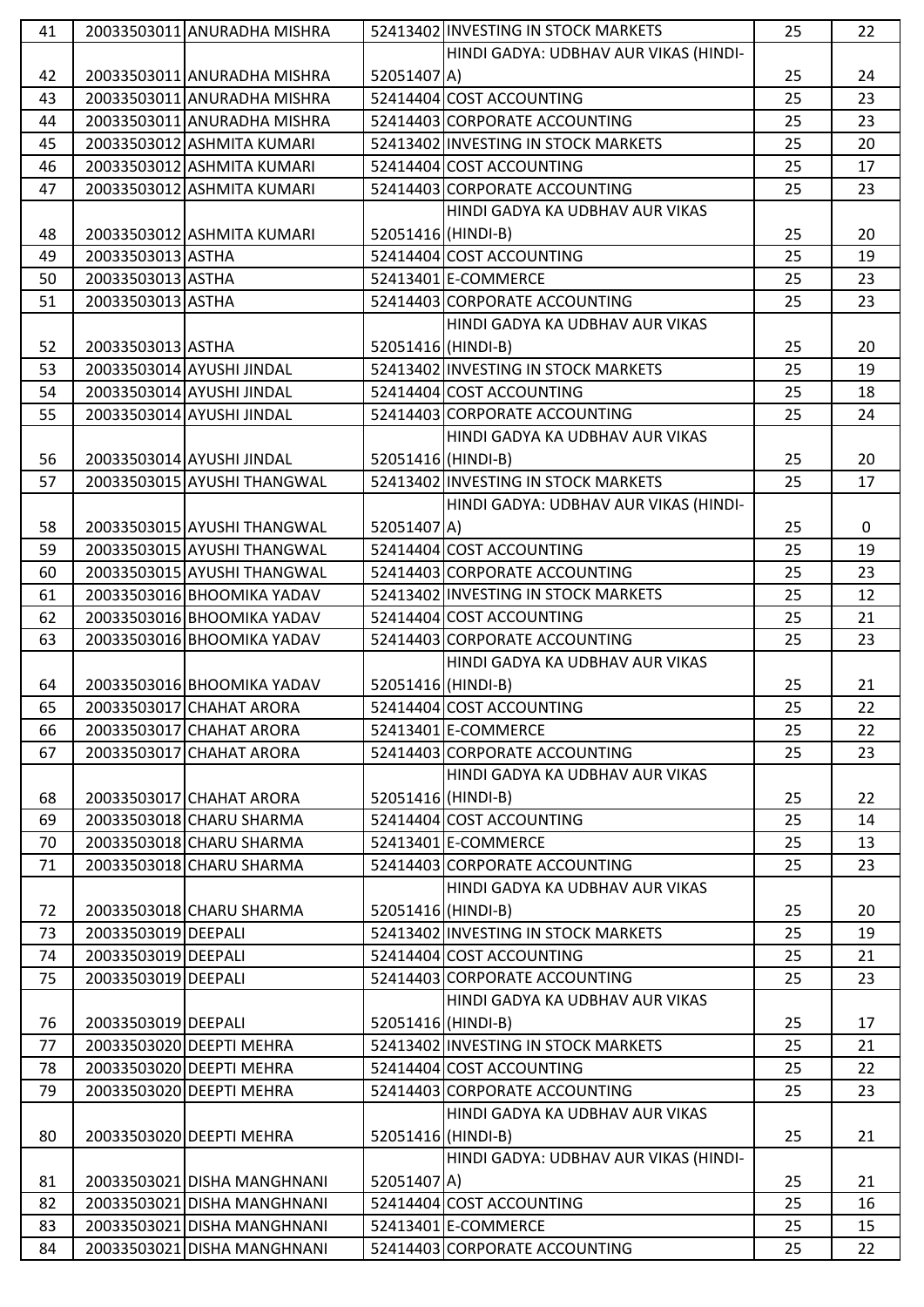|     |                         |                             |                    | HINDI GADYA: UDBHAV AUR VIKAS (HINDI- |    |    |
|-----|-------------------------|-----------------------------|--------------------|---------------------------------------|----|----|
| 85  | 20033503022 DIYA SABRIN |                             | 52051407 A)        |                                       | 25 | 22 |
| 86  | 20033503022 DIYA SABRIN |                             |                    | 52414404 COST ACCOUNTING              | 25 | 17 |
| 87  | 20033503022 DIYA SABRIN |                             |                    | 52413401 E-COMMERCE                   | 25 | 22 |
| 88  | 20033503022 DIYA SABRIN |                             |                    | 52414403 CORPORATE ACCOUNTING         | 25 | 25 |
| 89  |                         | 20033503023 DRISHTI ROHILA  |                    | 52413402 INVESTING IN STOCK MARKETS   | 25 | 21 |
| 90  |                         | 20033503023 DRISHTI ROHILA  |                    | 52414404 COST ACCOUNTING              | 25 | 20 |
| 91  |                         | 20033503023 DRISHTI ROHILA  |                    | 52414403 CORPORATE ACCOUNTING         | 25 | 24 |
|     |                         |                             |                    | HINDI GADYA KA UDBHAV AUR VIKAS       |    |    |
| 92  |                         | 20033503023 DRISHTI ROHILA  | 52051416 (HINDI-B) |                                       | 25 | 19 |
| 93  | 20033503024 EKTA YADAV  |                             |                    | 52414404 COST ACCOUNTING              | 25 | 20 |
| 94  | 20033503024 EKTA YADAV  |                             |                    | 52413401 E-COMMERCE                   | 25 | 19 |
| 95  | 20033503024 EKTA YADAV  |                             |                    | 52414403 CORPORATE ACCOUNTING         | 25 | 23 |
|     |                         |                             |                    | HINDI GADYA KA UDBHAV AUR VIKAS       |    |    |
| 96  | 20033503024 EKTA YADAV  |                             | 52051416 (HINDI-B) |                                       | 25 | 18 |
| 97  |                         | 20033503025 HARDIKA SATIJA  |                    | 52414404 COST ACCOUNTING              | 25 | 23 |
| 98  |                         | 20033503025 HARDIKA SATIJA  |                    | 52413401 E-COMMERCE                   | 25 | 22 |
| 99  |                         | 20033503025 HARDIKA SATIJA  |                    | 52414403 CORPORATE ACCOUNTING         | 25 | 23 |
|     |                         |                             |                    | HINDI GADYA KA UDBHAV AUR VIKAS       |    |    |
| 100 |                         | 20033503025 HARDIKA SATIJA  | 52051416 (HINDI-B) |                                       | 25 | 19 |
| 101 | 20033503026 HARPREET    |                             |                    | 52414404 COST ACCOUNTING              | 25 | 16 |
| 102 | 20033503026 HARPREET    |                             |                    | 52413401 E-COMMERCE                   | 25 | 15 |
| 103 | 20033503026 HARPREET    |                             |                    | 52414403 CORPORATE ACCOUNTING         | 25 | 23 |
|     |                         |                             |                    | HINDI GADYA KA UDBHAV AUR VIKAS       |    |    |
| 104 | 20033503026 HARPREET    |                             | 52051416 (HINDI-B) |                                       | 25 | 21 |
| 105 | 20033503027 HARSHITA    |                             |                    | 52414404 COST ACCOUNTING              | 25 | 16 |
| 106 | 20033503027 HARSHITA    |                             |                    | 52413401 E-COMMERCE                   | 25 | 21 |
| 107 | 20033503027 HARSHITA    |                             |                    | 52414403 CORPORATE ACCOUNTING         | 25 | 23 |
|     |                         |                             |                    | HINDI GADYA KA UDBHAV AUR VIKAS       |    |    |
| 108 | 20033503027 HARSHITA    |                             | 52051416 (HINDI-B) |                                       | 25 | 18 |
| 109 |                         | 20033503028 HARSHITA SHARMA |                    | 52413402 INVESTING IN STOCK MARKETS   | 25 | 18 |
| 110 |                         | 20033503028 HARSHITA SHARMA |                    | 52414404 COST ACCOUNTING              | 25 | 18 |
| 111 |                         | 20033503028 HARSHITA SHARMA |                    | 52414403 CORPORATE ACCOUNTING         | 25 | 23 |
|     |                         |                             |                    | HINDI GADYA KA UDBHAV AUR VIKAS       |    |    |
| 112 |                         | 20033503028 HARSHITA SHARMA | 52051416 (HINDI-B) |                                       | 25 | 21 |
| 113 | 20033503029 HIMANSHI    |                             |                    | 52414403 CORPORATE ACCOUNTING         | 25 | 23 |
| 114 | 20033503029 HIMANSHI    |                             |                    | 52413402 INVESTING IN STOCK MARKETS   | 25 | 22 |
| 115 | 20033503029 HIMANSHI    |                             |                    | 52414404 COST ACCOUNTING              | 25 | 22 |
|     |                         |                             |                    | HINDI GADYA KA UDBHAV AUR VIKAS       |    |    |
| 116 | 20033503029 HIMANSHI    |                             | 52051417 (HINDI-C) |                                       | 25 | 22 |
|     |                         |                             |                    | HINDI GADYA: UDBHAV AUR VIKAS (HINDI- |    |    |
| 117 | 20033503030 IFRA        |                             | 52051407 A)        |                                       | 25 | 22 |
| 118 | 20033503030 IFRA        |                             |                    | 52414404 COST ACCOUNTING              | 25 | 16 |
| 119 | 20033503030 IFRA        |                             |                    | 52413401 E-COMMERCE                   | 25 | 15 |
| 120 | 20033503030 IFRA        |                             |                    | 52414403 CORPORATE ACCOUNTING         | 25 | 24 |
| 121 |                         | 20033503031 JAHANVI VIRMANI |                    | 52413402 INVESTING IN STOCK MARKETS   | 25 | 18 |
| 122 |                         | 20033503031 JAHANVI VIRMANI |                    | 52414404 COST ACCOUNTING              | 25 | 19 |
| 123 |                         | 20033503031 JAHANVI VIRMANI |                    | 52414403 CORPORATE ACCOUNTING         | 25 | 23 |
|     |                         |                             |                    | HINDI GADYA KA UDBHAV AUR VIKAS       |    |    |
| 124 |                         | 20033503031 JAHANVI VIRMANI | 52051416 (HINDI-B) |                                       | 25 | 19 |
| 125 | 20033503032 JASMINE     |                             |                    | 52413402 INVESTING IN STOCK MARKETS   | 25 | 19 |
| 126 | 20033503032 JASMINE     |                             |                    | 52414404 COST ACCOUNTING              | 25 | 20 |
| 127 | 20033503032 JASMINE     |                             |                    | 52414403 CORPORATE ACCOUNTING         | 25 | 23 |
|     |                         |                             |                    | HINDI GADYA KA UDBHAV AUR VIKAS       |    |    |
| 128 | 20033503032 JASMINE     |                             | 52051416 (HINDI-B) |                                       | 25 | 23 |
|     |                         |                             |                    | 52413401 E-COMMERCE                   |    |    |
| 129 | 20033503033 KAJAL       |                             |                    |                                       | 25 | 17 |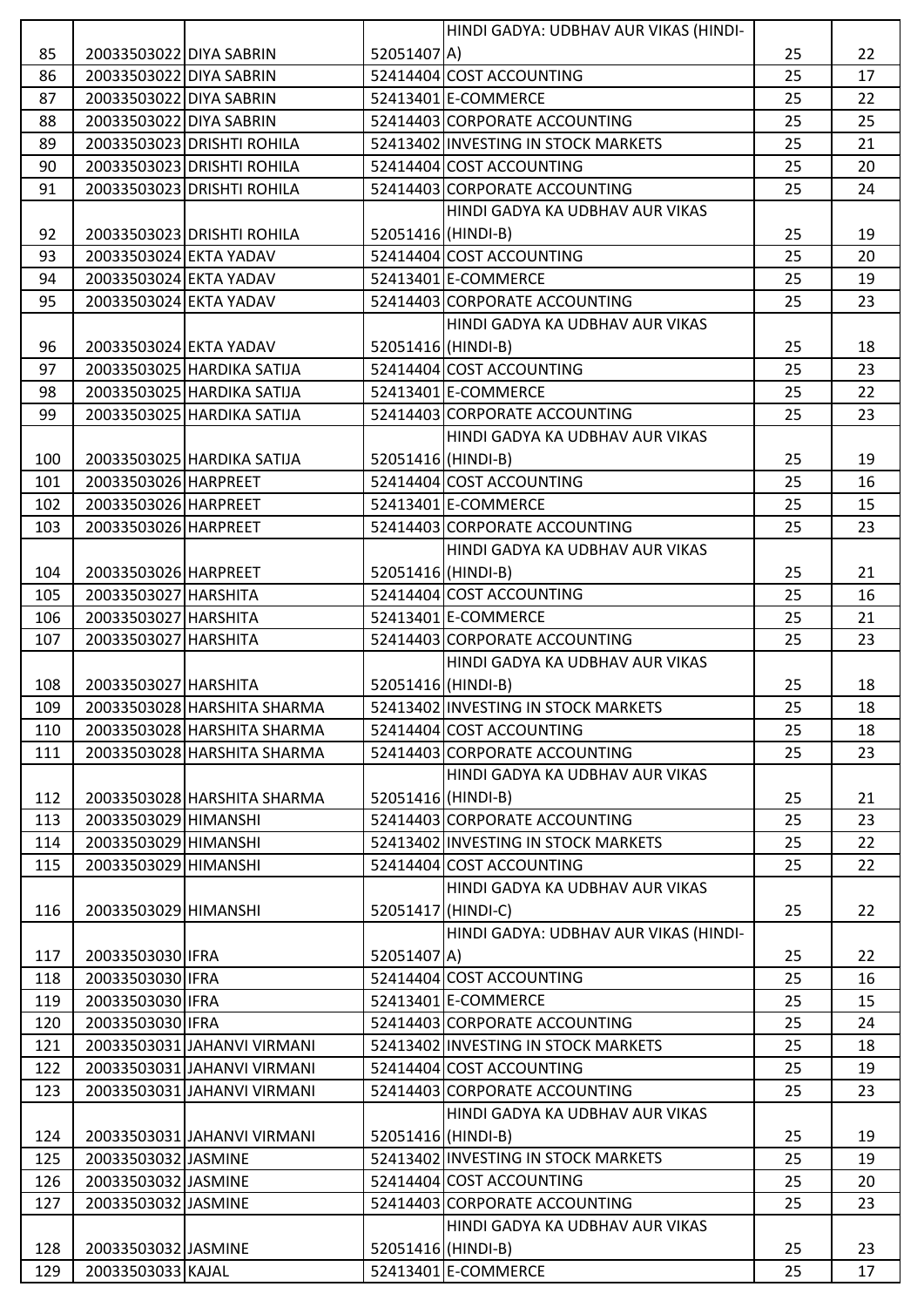| 130 | 20033503033 KAJAL   |                             |                    | 52414404 COST ACCOUNTING              | 25 | 14          |
|-----|---------------------|-----------------------------|--------------------|---------------------------------------|----|-------------|
| 131 | 20033503033 KAJAL   |                             |                    | 52414403 CORPORATE ACCOUNTING         | 25 | 23          |
|     |                     |                             |                    | HINDI GADYA KA UDBHAV AUR VIKAS       |    |             |
| 132 | 20033503033 KAJAL   |                             | 52051416 (HINDI-B) |                                       | 25 | 18          |
| 133 |                     | 20033503034 KAJAL BANSAL    |                    | 52413401 E-COMMERCE                   | 25 | 21          |
| 134 |                     | 20033503034 KAJAL BANSAL    |                    | 52414404 COST ACCOUNTING              | 25 | 21          |
| 135 |                     | 20033503034 KAJAL BANSAL    |                    | 52414403 CORPORATE ACCOUNTING         | 25 | 23          |
|     |                     |                             |                    | HINDI GADYA KA UDBHAV AUR VIKAS       |    |             |
| 136 |                     | 20033503034 KAJAL BANSAL    | 52051416 (HINDI-B) |                                       | 25 | 22          |
| 137 | 20033503035 KAVYA   |                             |                    | 52413402 INVESTING IN STOCK MARKETS   | 25 | 20          |
| 138 | 20033503035 KAVYA   |                             |                    | 52414404 COST ACCOUNTING              | 25 | 17          |
|     |                     |                             |                    | HINDI GADYA KA UDBHAV AUR VIKAS       |    |             |
| 139 | 20033503035 KAVYA   |                             | 52051417 (HINDI-C) |                                       | 25 | 21          |
| 140 | 20033503035 KAVYA   |                             |                    | 52414403 CORPORATE ACCOUNTING         | 25 | 22          |
| 141 | 20033503036 KAVYA   |                             |                    | 52414404 COST ACCOUNTING              | 25 | 21          |
| 142 | 20033503036 KAVYA   |                             |                    | 52413401 E-COMMERCE                   | 25 | 18          |
| 143 | 20033503036 KAVYA   |                             |                    | 52414403 CORPORATE ACCOUNTING         | 25 | 24          |
|     |                     |                             |                    | HINDI GADYA KA UDBHAV AUR VIKAS       |    |             |
| 144 | 20033503036 KAVYA   |                             | 52051416 (HINDI-B) |                                       | 25 | 16          |
| 145 |                     | 20033503037 KAVYA BALIYAN   |                    | 52413402 INVESTING IN STOCK MARKETS   | 25 | 16          |
|     |                     |                             |                    | HINDI GADYA: UDBHAV AUR VIKAS (HINDI- |    |             |
| 146 |                     | 20033503037 KAVYA BALIYAN   | 52051407 A)        |                                       | 25 | 20          |
| 147 |                     | 20033503037 KAVYA BALIYAN   |                    | 52414404 COST ACCOUNTING              | 25 | 17          |
| 148 |                     | 20033503037 KAVYA BALIYAN   |                    | 52414403 CORPORATE ACCOUNTING         | 25 | 23          |
| 149 |                     | 20033503038 KHUSHBOO SHARMA |                    | 52414404 COST ACCOUNTING              | 25 | 25          |
| 150 |                     | 20033503038 KHUSHBOO SHARMA |                    | 52413401 E-COMMERCE                   | 25 | 22          |
| 151 |                     | 20033503038 KHUSHBOO SHARMA |                    | 52414403 CORPORATE ACCOUNTING         | 25 | 23          |
|     |                     |                             |                    | HINDI GADYA KA UDBHAV AUR VIKAS       |    |             |
| 152 |                     | 20033503038 KHUSHBOO SHARMA | 52051416 (HINDI-B) |                                       | 25 | 22          |
| 153 |                     | 20033503039 KHUSHI SINGH    |                    | 52413402 INVESTING IN STOCK MARKETS   | 25 | 22          |
|     |                     |                             |                    |                                       |    |             |
| 154 |                     | 20033503039 KHUSHI SINGH    | 52051407 A)        | HINDI GADYA: UDBHAV AUR VIKAS (HINDI- | 25 | 22          |
| 155 |                     |                             |                    | 52414404 COST ACCOUNTING              | 25 |             |
|     |                     | 20033503039 KHUSHI SINGH    |                    | 52414403 CORPORATE ACCOUNTING         |    | 17          |
| 156 |                     | 20033503039 KHUSHI SINGH    |                    |                                       | 25 | 23          |
| 157 |                     | 20033503040 KRITIKA KANGRA  |                    | 52414404 COST ACCOUNTING              | 25 | 16          |
| 158 |                     | 20033503040 KRITIKA KANGRA  |                    | 52414403 CORPORATE ACCOUNTING         | 25 | 23          |
| 159 |                     | 20033503040 KRITIKA KANGRA  |                    | 52413401 E-COMMERCE                   | 25 | 10          |
|     |                     |                             |                    | HINDI GADYA KA UDBHAV AUR VIKAS       |    |             |
| 160 |                     | 20033503040 KRITIKA KANGRA  | 52051416 (HINDI-B) |                                       | 25 | 19          |
| 161 |                     | 20033503042 LAVANYA GAMBHIR |                    | 52413402 INVESTING IN STOCK MARKETS   | 25 | 10          |
| 162 |                     | 20033503042 LAVANYA GAMBHIR |                    | 52414404 COST ACCOUNTING              | 25 | 0           |
| 163 |                     | 20033503042 LAVANYA GAMBHIR |                    | 52414403 CORPORATE ACCOUNTING         | 25 | $\mathbf 0$ |
|     |                     |                             |                    | HINDI GADYA KA UDBHAV AUR VIKAS       |    |             |
| 164 |                     | 20033503042 LAVANYA GAMBHIR | 52051416 (HINDI-B) |                                       | 25 | 0           |
| 165 |                     | 20033503043 MAHI SAXENA     |                    | 52413402 INVESTING IN STOCK MARKETS   | 25 | 20          |
| 166 |                     | 20033503043 MAHI SAXENA     |                    | 52414404 COST ACCOUNTING              | 25 | 20          |
| 167 |                     | 20033503043 MAHI SAXENA     |                    | 52414403 CORPORATE ACCOUNTING         | 25 | 23          |
|     |                     |                             |                    | HINDI GADYA KA UDBHAV AUR VIKAS       |    |             |
| 168 |                     | 20033503043 MAHI SAXENA     | 52051416 (HINDI-B) |                                       | 25 | 17          |
| 169 | 20033503044 MANISHA |                             |                    | 52413402 INVESTING IN STOCK MARKETS   | 25 | 19          |
|     |                     |                             |                    | HINDI GADYA: UDBHAV AUR VIKAS (HINDI- |    |             |
| 170 | 20033503044 MANISHA |                             | 52051407 A)        |                                       | 25 | 23          |
| 171 | 20033503044 MANISHA |                             |                    | 52414404 COST ACCOUNTING              | 25 | 19          |
| 172 | 20033503044 MANISHA |                             |                    | 52414403 CORPORATE ACCOUNTING         | 25 | 24          |
| 173 | 20033503045 MANSI   |                             |                    | 52413402 INVESTING IN STOCK MARKETS   | 25 | 19          |
| 174 | 20033503045 MANSI   |                             |                    | 52414404 COST ACCOUNTING              | 25 | 23          |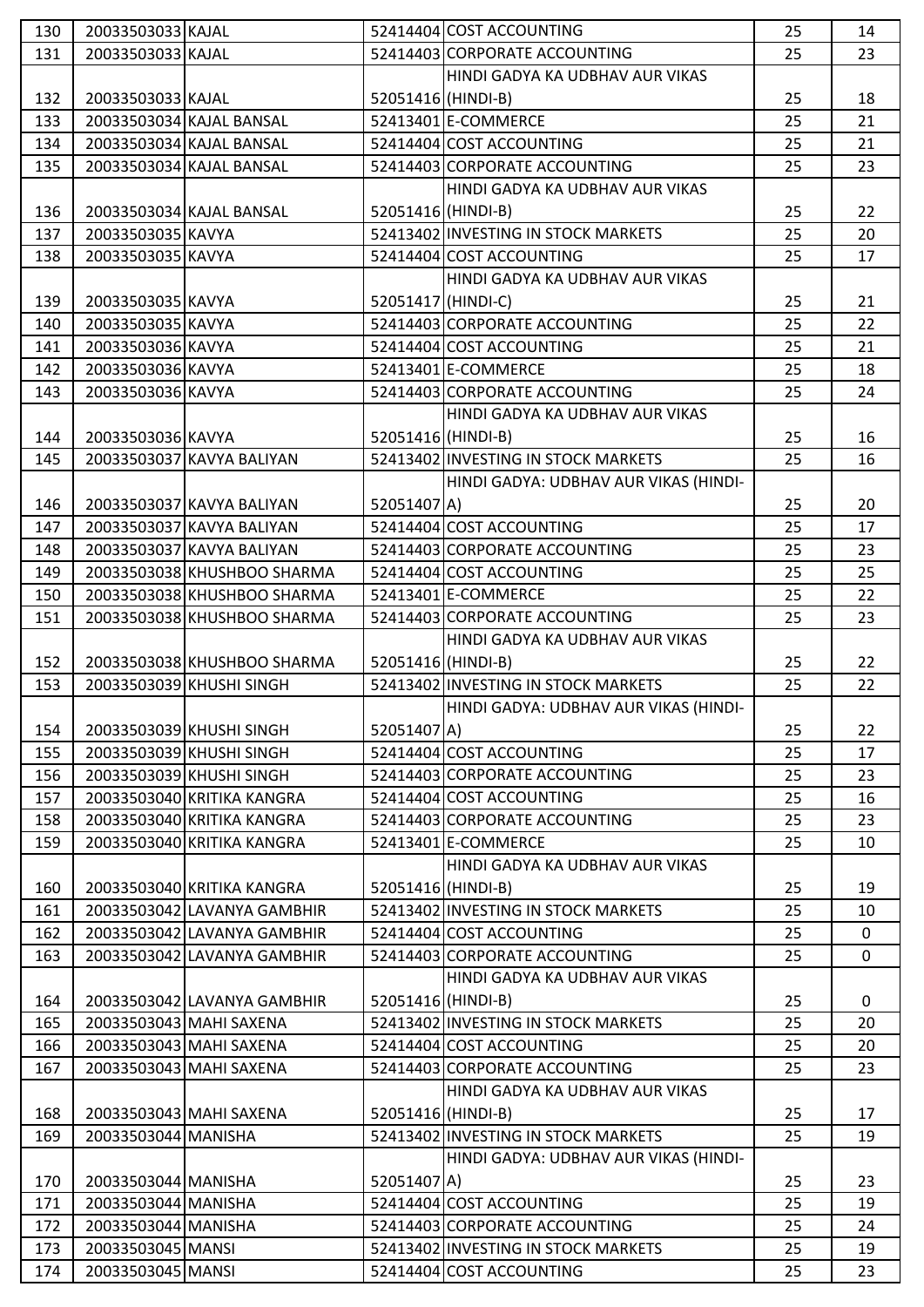| 175 | 20033503045 MANSI     |                             |                    | 52414403 CORPORATE ACCOUNTING         | 25 | 23             |
|-----|-----------------------|-----------------------------|--------------------|---------------------------------------|----|----------------|
|     |                       |                             |                    | HINDI GADYA KA UDBHAV AUR VIKAS       |    |                |
| 176 | 20033503045 MANSI     |                             | 52051416 (HINDI-B) |                                       | 25 | 18             |
|     |                       |                             |                    | HINDI GADYA: UDBHAV AUR VIKAS (HINDI- |    |                |
| 177 |                       | 20033503046 MANSI DUBEY     | 52051407 A)        |                                       | 25 | 20             |
| 178 |                       | 20033503046 MANSI DUBEY     |                    | 52414404 COST ACCOUNTING              | 25 | 20             |
| 179 |                       | 20033503046 MANSI DUBEY     |                    | 52413401 E-COMMERCE                   | 25 | 20             |
| 180 |                       | 20033503046 MANSI DUBEY     |                    | 52414403 CORPORATE ACCOUNTING         | 25 | 25             |
| 181 |                       | 20033503047 MANSI KUMAR     |                    | 52414404 COST ACCOUNTING              | 25 | 16             |
| 182 |                       | 20033503047 MANSI KUMAR     |                    | 52413401 E-COMMERCE                   | 25 | 5 <sup>1</sup> |
| 183 |                       | 20033503047 MANSI KUMAR     |                    | 52414403 CORPORATE ACCOUNTING         | 25 | 23             |
|     |                       |                             |                    |                                       |    |                |
|     |                       |                             |                    | HINDI GADYA KA UDBHAV AUR VIKAS       |    |                |
| 184 |                       | 20033503047 MANSI KUMAR     | 52051416 (HINDI-B) |                                       | 25 | 12             |
| 185 |                       | 20033503048 MEENA CHOUDHARY |                    | 52414404 COST ACCOUNTING              | 25 | 23             |
| 186 |                       | 20033503048 MEENA CHOUDHARY |                    | 52413401 E-COMMERCE                   | 25 | 25             |
| 187 |                       | 20033503048 MEENA CHOUDHARY |                    | 52414403 CORPORATE ACCOUNTING         | 25 | 23             |
|     |                       |                             |                    | HINDI GADYA KA UDBHAV AUR VIKAS       |    |                |
| 188 |                       | 20033503048 MEENA CHOUDHARY | 52051416 (HINDI-B) |                                       | 25 | 23             |
| 189 | 20033503049 MEENAKSHI |                             |                    | 52414404 COST ACCOUNTING              | 25 | 17             |
| 190 | 20033503049 MEENAKSHI |                             |                    | 52413401 E-COMMERCE                   | 25 | 17             |
| 191 | 20033503049 MEENAKSHI |                             |                    | 52414403 CORPORATE ACCOUNTING         | 25 | 23             |
|     |                       |                             |                    | HINDI GADYA KA UDBHAV AUR VIKAS       |    |                |
| 192 | 20033503049 MEENAKSHI |                             | 52051416 (HINDI-B) |                                       | 25 | 19             |
| 193 | 20033503050 MINAKSHI  |                             |                    | 52413402 INVESTING IN STOCK MARKETS   | 25 | 17             |
|     |                       |                             |                    | HINDI GADYA: UDBHAV AUR VIKAS (HINDI- |    |                |
| 194 | 20033503050 MINAKSHI  |                             | 52051407 A)        |                                       | 25 | 21             |
| 195 | 20033503050 MINAKSHI  |                             |                    | 52414404 COST ACCOUNTING              | 25 | 18             |
| 196 | 20033503050 MINAKSHI  |                             |                    | 52414403 CORPORATE ACCOUNTING         | 25 | 23             |
| 197 |                       | 20033503051 MONAM KUMARI    |                    | 52413402 INVESTING IN STOCK MARKETS   | 25 | 19             |
|     |                       |                             |                    | HINDI GADYA: UDBHAV AUR VIKAS (HINDI- |    |                |
| 198 |                       | 20033503051 MONAM KUMARI    | 52051407 A)        |                                       | 25 | 20             |
| 199 |                       | 20033503051 MONAM KUMARI    |                    | 52414404 COST ACCOUNTING              | 25 | 19             |
| 200 |                       | 20033503051 MONAM KUMARI    |                    | 52414403 CORPORATE ACCOUNTING         | 25 | 23             |
| 201 | 20033503052 MONIKA    |                             |                    | 52414404 COST ACCOUNTING              | 25 | 16             |
| 202 | 20033503052 MONIKA    |                             |                    | 52413401 E-COMMERCE                   | 25 | 12             |
| 203 | 20033503052 MONIKA    |                             |                    | 52414403 CORPORATE ACCOUNTING         | 25 | 23             |
|     |                       |                             |                    | HINDI GADYA KA UDBHAV AUR VIKAS       |    |                |
|     |                       |                             |                    |                                       |    |                |
| 204 | 20033503052 MONIKA    |                             | 52051416 (HINDI-B) |                                       | 25 | 22             |
|     |                       |                             |                    | HINDI GADYA KA UDBHAV AUR VIKAS       |    |                |
| 205 | 20033503053 MUSKAN    |                             | 52051416 (HINDI-B) |                                       | 25 | 18             |
| 206 | 20033503053 MUSKAN    |                             |                    | 52413402 INVESTING IN STOCK MARKETS   | 25 | 20             |
| 207 | 20033503053 MUSKAN    |                             |                    | 52414404 COST ACCOUNTING              | 25 | 20             |
| 208 | 20033503053 MUSKAN    |                             |                    | 52414403 CORPORATE ACCOUNTING         | 25 | 23             |
| 209 |                       | 20033503054 NANDINI ANAND   |                    | 52414404 COST ACCOUNTING              | 25 | 20             |
| 210 |                       | 20033503054 NANDINI ANAND   |                    | 52413401 E-COMMERCE                   | 25 | 19             |
| 211 |                       | 20033503054 NANDINI ANAND   |                    | 52414403 CORPORATE ACCOUNTING         | 25 | 23             |
|     |                       |                             |                    | HINDI GADYA KA UDBHAV AUR VIKAS       |    |                |
| 212 |                       | 20033503054 NANDINI ANAND   | 52051416 (HINDI-B) |                                       | 25 | 12             |
| 213 | 20033503055 NEHA      |                             |                    | 52413402 INVESTING IN STOCK MARKETS   | 25 | 18             |
|     |                       |                             |                    | HINDI GADYA: UDBHAV AUR VIKAS (HINDI- |    |                |
| 214 | 20033503055 NEHA      |                             | 52051407 A)        |                                       | 25 | 22             |
| 215 | 20033503055 NEHA      |                             |                    | 52414404 COST ACCOUNTING              | 25 | 20             |
| 216 | 20033503055 NEHA      |                             |                    | 52414403 CORPORATE ACCOUNTING         | 25 | 23             |
| 217 | 20033503056 NEHA JAIN |                             |                    | 52413401 E-COMMERCE                   | 25 | 16             |
| 218 | 20033503056 NEHA JAIN |                             |                    | 52414404 COST ACCOUNTING              | 25 | 14             |
|     |                       |                             |                    |                                       |    |                |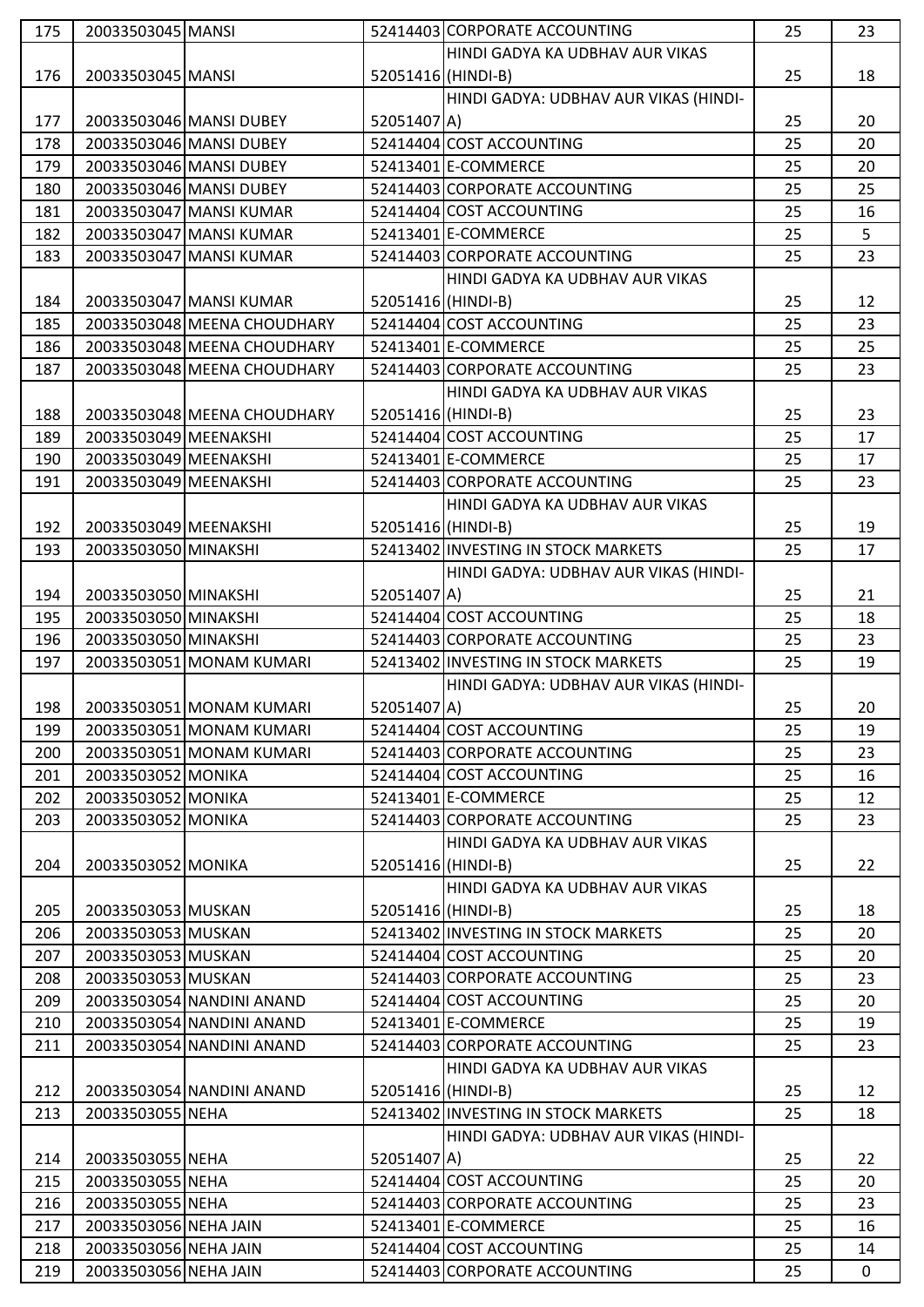|     |                         |                               |                    | HINDI GADYA KA UDBHAV AUR VIKAS       |    |    |
|-----|-------------------------|-------------------------------|--------------------|---------------------------------------|----|----|
| 220 | 20033503056 NEHA JAIN   |                               | 52051416 (HINDI-B) |                                       | 25 | 19 |
| 221 |                         | 20033503057 NEHA KUMARI YADAV |                    | 52413402 INVESTING IN STOCK MARKETS   | 25 | 18 |
|     |                         |                               |                    | HINDI GADYA: UDBHAV AUR VIKAS (HINDI- |    |    |
| 222 |                         | 20033503057 NEHA KUMARI YADAV | 52051407 A)        |                                       | 25 | 20 |
| 223 |                         | 20033503057 NEHA KUMARI YADAV |                    | 52414404 COST ACCOUNTING              | 25 | 16 |
| 224 |                         | 20033503057 NEHA KUMARI YADAV |                    | 52414403 CORPORATE ACCOUNTING         | 25 | 23 |
| 225 | 20033503058 NETAL SONI  |                               |                    | 52413402 INVESTING IN STOCK MARKETS   | 25 | 17 |
| 226 | 20033503058 NETAL SONI  |                               |                    | 52414404 COST ACCOUNTING              | 25 | 18 |
|     |                         |                               |                    | HINDI GADYA KA UDBHAV AUR VIKAS       |    |    |
| 227 | 20033503058 NETAL SONI  |                               | 52051417 (HINDI-C) |                                       | 25 | 21 |
| 228 | 20033503058 NETAL SONI  |                               |                    | 52414403 CORPORATE ACCOUNTING         | 25 | 22 |
|     |                         |                               |                    | HINDI GADYA KA UDBHAV AUR VIKAS       |    |    |
| 229 | 20033503059 NIDHI       |                               | 52051416 (HINDI-B) |                                       | 25 | 18 |
| 230 | 20033503059 NIDHI       |                               |                    | 52413402 INVESTING IN STOCK MARKETS   | 25 | 14 |
| 231 | 20033503059 NIDHI       |                               |                    | 52414404 COST ACCOUNTING              | 25 | 19 |
| 232 | 20033503059 NIDHI       |                               |                    | 52414403 CORPORATE ACCOUNTING         | 25 | 23 |
|     |                         |                               |                    | HINDI GADYA: UDBHAV AUR VIKAS (HINDI- |    |    |
| 233 | 20033503060 NIKITA      |                               | 52051407 A)        |                                       | 25 | 20 |
| 234 | 20033503060 NIKITA      |                               |                    | 52414404 COST ACCOUNTING              | 25 | 21 |
| 235 | 20033503060 NIKITA      |                               |                    | 52413401 E-COMMERCE                   | 25 | 23 |
| 236 | 20033503060 NIKITA      |                               |                    | 52414403 CORPORATE ACCOUNTING         | 25 | 23 |
| 237 | 20033503061 NIKITA JAIN |                               |                    | 52413402 INVESTING IN STOCK MARKETS   | 25 | 23 |
| 238 | 20033503061 NIKITA JAIN |                               |                    | 52414404 COST ACCOUNTING              | 25 | 18 |
|     |                         |                               |                    | HINDI GADYA KA UDBHAV AUR VIKAS       |    |    |
| 239 | 20033503061 NIKITA JAIN |                               | 52051417 (HINDI-C) |                                       | 25 | 22 |
| 240 | 20033503061 NIKITA JAIN |                               |                    | 52414403 CORPORATE ACCOUNTING         | 25 | 23 |
| 241 |                         | 20033503062 NIKITA KUMARI     |                    | 52414404 COST ACCOUNTING              | 25 | 15 |
| 242 |                         | 20033503062 NIKITA KUMARI     |                    | 52413401 E-COMMERCE                   | 25 | 21 |
| 243 |                         | 20033503062 NIKITA KUMARI     |                    | 52414403 CORPORATE ACCOUNTING         | 25 | 23 |
|     |                         |                               |                    | HINDI GADYA KA UDBHAV AUR VIKAS       |    |    |
| 244 |                         | 20033503062 NIKITA KUMARI     | 52051416 (HINDI-B) |                                       | 25 | 18 |
| 245 | 20033503063 NISHA       |                               |                    | 52413402 INVESTING IN STOCK MARKETS   | 25 | 19 |
|     |                         |                               |                    | HINDI GADYA: UDBHAV AUR VIKAS (HINDI- |    |    |
| 246 | 20033503063 NISHA       |                               | 52051407 A)        |                                       | 25 | 20 |
| 247 | 20033503063 NISHA       |                               |                    | 52414404 COST ACCOUNTING              | 25 | 19 |
| 248 | 20033503063 NISHA       |                               |                    | 52414403 CORPORATE ACCOUNTING         | 25 | 23 |
| 249 | 20033503064 NIYATI RAI  |                               |                    | 52413402 INVESTING IN STOCK MARKETS   | 25 | 17 |
|     |                         |                               |                    | HINDI GADYA: UDBHAV AUR VIKAS (HINDI- |    |    |
| 250 | 20033503064 NIYATI RAI  |                               | 52051407 A)        |                                       | 25 | 22 |
| 251 | 20033503064 NIYATI RAI  |                               |                    | 52414404 COST ACCOUNTING              | 25 | 14 |
| 252 | 20033503064 NIYATI RAI  |                               |                    | 52414403 CORPORATE ACCOUNTING         | 25 | 23 |
| 253 |                         | 20033503065 PALLAVI JOSHI     |                    | 52413402 INVESTING IN STOCK MARKETS   | 25 | 24 |
| 254 |                         | 20033503065 PALLAVI JOSHI     |                    | 52414404 COST ACCOUNTING              | 25 | 22 |
| 255 |                         | 20033503065 PALLAVI JOSHI     |                    | 52414403 CORPORATE ACCOUNTING         | 25 | 24 |
|     |                         |                               |                    | HINDI GADYA KA UDBHAV AUR VIKAS       |    |    |
| 256 |                         | 20033503065 PALLAVI JOSHI     | 52051416 (HINDI-B) |                                       | 25 | 21 |
| 257 |                         | 20033503066 PANKHURI MAHAJAN  |                    | 52414404 COST ACCOUNTING              | 25 | 25 |
| 258 |                         | 20033503066 PANKHURI MAHAJAN  |                    | 52413401 E-COMMERCE                   | 25 | 24 |
| 259 |                         | 20033503066 PANKHURI MAHAJAN  |                    | 52414403 CORPORATE ACCOUNTING         | 25 | 23 |
|     |                         |                               |                    | HINDI GADYA KA UDBHAV AUR VIKAS       |    |    |
| 260 |                         | 20033503066 PANKHURI MAHAJAN  | 52051416 (HINDI-B) |                                       | 25 | 22 |
| 261 | 20033503067 SUNIDHI     |                               |                    | 52413402 INVESTING IN STOCK MARKETS   | 25 | 21 |
| 262 | 20033503067 SUNIDHI     |                               |                    | 52414404 COST ACCOUNTING              | 25 | 16 |
| 263 | 20033503067 SUNIDHI     |                               |                    | 52414403 CORPORATE ACCOUNTING         | 25 | 23 |
|     |                         |                               |                    |                                       |    |    |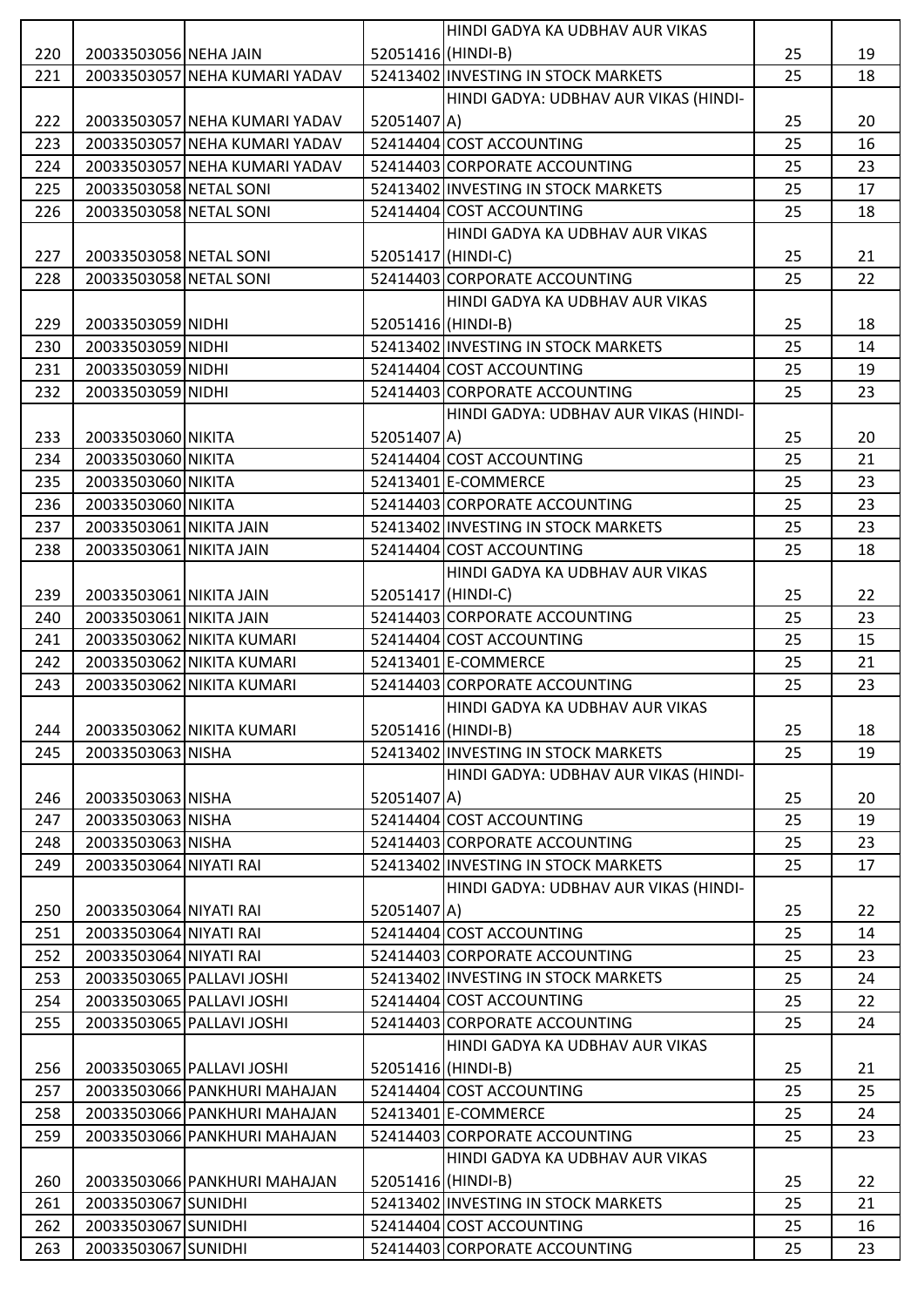|     |                         |                             |                    | HINDI GADYA KA UDBHAV AUR VIKAS       |    |                |
|-----|-------------------------|-----------------------------|--------------------|---------------------------------------|----|----------------|
| 264 | 20033503067 SUNIDHI     |                             | 52051416 (HINDI-B) |                                       | 25 | 21             |
| 265 | 20033503069 PRERNA      |                             |                    | 52414404 COST ACCOUNTING              | 25 | $\mathbf 0$    |
| 266 | 20033503069 PRERNA      |                             |                    | 52413401 E-COMMERCE                   | 25 | 24             |
| 267 | 20033503069 PRERNA      |                             |                    | 52414403 CORPORATE ACCOUNTING         | 25 | 24             |
|     |                         |                             |                    | HINDI GADYA KA UDBHAV AUR VIKAS       |    |                |
| 268 | 20033503069 PRERNA      |                             | 52051416 (HINDI-B) |                                       | 25 | 23             |
| 269 |                         | 20033503070 PRIYANKA JHA    |                    | 52414404 COST ACCOUNTING              | 25 | 25             |
| 270 |                         | 20033503070 PRIYANKA JHA    |                    | 52413401 E-COMMERCE                   | 25 | 25             |
| 271 |                         | 20033503070 PRIYANKA JHA    |                    | 52414403 CORPORATE ACCOUNTING         | 25 | 23             |
|     |                         |                             |                    | HINDI GADYA KA UDBHAV AUR VIKAS       |    |                |
| 272 |                         | 20033503070 PRIYANKA JHA    | 52051416 (HINDI-B) |                                       | 25 | 23             |
| 273 | 20033503071 PUSHPANJALI |                             |                    | 52413402 INVESTING IN STOCK MARKETS   | 25 | 20             |
| 274 |                         | 20033503071 PUSHPANJALI     |                    | 52414404 COST ACCOUNTING              | 25 | 24             |
| 275 | 20033503071 PUSHPANJALI |                             |                    | 52414403 CORPORATE ACCOUNTING         | 25 | 25             |
|     |                         |                             |                    | HINDI GADYA KA UDBHAV AUR VIKAS       |    |                |
| 276 | 20033503071 PUSHPANJALI |                             | 52051416 (HINDI-B) |                                       | 25 | 20             |
| 277 |                         | 20033503072 RASHIKA BAID    |                    | 52413402 INVESTING IN STOCK MARKETS   | 25 | 24             |
| 278 |                         | 20033503072 RASHIKA BAID    |                    | 52414404 COST ACCOUNTING              | 25 | 23             |
| 279 |                         | 20033503072 RASHIKA BAID    |                    | 52414403 CORPORATE ACCOUNTING         | 25 | 24             |
|     |                         |                             |                    | HINDI GADYA KA UDBHAV AUR VIKAS       |    |                |
| 280 |                         | 20033503072 RASHIKA BAID    | 52051416 (HINDI-B) |                                       | 25 | 21             |
| 281 |                         | 20033503073 RASHMI CHAUHAN  |                    | 52413402 INVESTING IN STOCK MARKETS   | 25 | 25             |
| 282 |                         | 20033503073 RASHMI CHAUHAN  |                    | 52414404 COST ACCOUNTING              | 25 | 23             |
|     |                         |                             |                    | HINDI GADYA KA UDBHAV AUR VIKAS       |    |                |
| 283 |                         | 20033503073 RASHMI CHAUHAN  | 52051417 (HINDI-C) |                                       | 25 | 22             |
| 284 |                         | 20033503073 RASHMI CHAUHAN  |                    | 52414403 CORPORATE ACCOUNTING         | 25 | 23             |
| 285 | 20033503074 REENA       |                             |                    | 52414404 COST ACCOUNTING              | 25 | 24             |
| 286 | 20033503074 REENA       |                             |                    | 52413401 E-COMMERCE                   | 25 | 25             |
| 287 | 20033503074 REENA       |                             |                    | 52414403 CORPORATE ACCOUNTING         | 25 | 23             |
|     |                         |                             |                    | HINDI GADYA KA UDBHAV AUR VIKAS       |    |                |
| 288 | 20033503074 REENA       |                             | 52051416 (HINDI-B) |                                       | 25 | 21             |
| 289 |                         | 20033503075 RENISHA SHARMA  |                    | 52414404 COST ACCOUNTING              | 25 | 19             |
| 290 |                         | 20033503075 RENISHA SHARMA  |                    | 52414403 CORPORATE ACCOUNTING         | 25 | 24             |
|     |                         |                             |                    | HINDI GADYA KA UDBHAV AUR VIKAS       |    |                |
| 291 |                         | 20033503075 RENISHA SHARMA  | 52051416 (HINDI-B) |                                       | 25 | 14             |
| 292 |                         | 20033503075 RENISHA SHARMA  |                    | 52413402 INVESTING IN STOCK MARKETS   | 25 | 17             |
| 293 |                         | 20033503076 RENUKA SOLANKI  |                    | 52414404 COST ACCOUNTING              | 25 | 14             |
| 294 |                         | 20033503076 RENUKA SOLANKI  |                    | 52413401 E-COMMERCE                   | 25 | $\overline{2}$ |
| 295 |                         | 20033503076 RENUKA SOLANKI  |                    | 52414403 CORPORATE ACCOUNTING         | 25 | 23             |
|     |                         |                             |                    | HINDI GADYA KA UDBHAV AUR VIKAS       |    |                |
| 296 |                         | 20033503076 RENUKA SOLANKI  | 52051416 (HINDI-B) |                                       | 25 | 12             |
| 297 | 20033503078 RITIKA      |                             |                    | 52413402 INVESTING IN STOCK MARKETS   | 25 | 17             |
|     |                         |                             |                    | HINDI GADYA: UDBHAV AUR VIKAS (HINDI- |    |                |
| 298 | 20033503078 RITIKA      |                             | 52051407 A)        |                                       | 25 | 0              |
| 299 | 20033503078 RITIKA      |                             |                    | 52414404 COST ACCOUNTING              | 25 | 18             |
| 300 | 20033503078 RITIKA      |                             |                    | 52414403 CORPORATE ACCOUNTING         | 25 | 24             |
| 301 | 20033503079 RIYA GARG   |                             |                    | 52413402 INVESTING IN STOCK MARKETS   | 25 | 22             |
| 302 | 20033503079 RIYA GARG   |                             |                    | 52414404 COST ACCOUNTING              | 25 | 22             |
| 303 | 20033503079 RIYA GARG   |                             |                    | 52414403 CORPORATE ACCOUNTING         | 25 | 23             |
|     |                         |                             |                    | HINDI GADYA KA UDBHAV AUR VIKAS       |    |                |
| 304 | 20033503079 RIYA GARG   |                             | 52051416 (HINDI-B) |                                       | 25 | 20             |
| 305 |                         | 20033503080 SAAKSHI SOLANKI |                    | 52414404 COST ACCOUNTING              | 25 | 22             |
| 306 |                         | 20033503080 SAAKSHI SOLANKI |                    | 52413401 E-COMMERCE                   | 25 | 24             |
| 307 |                         | 20033503080 SAAKSHI SOLANKI |                    | 52414403 CORPORATE ACCOUNTING         | 25 | 24             |
|     |                         |                             |                    |                                       |    |                |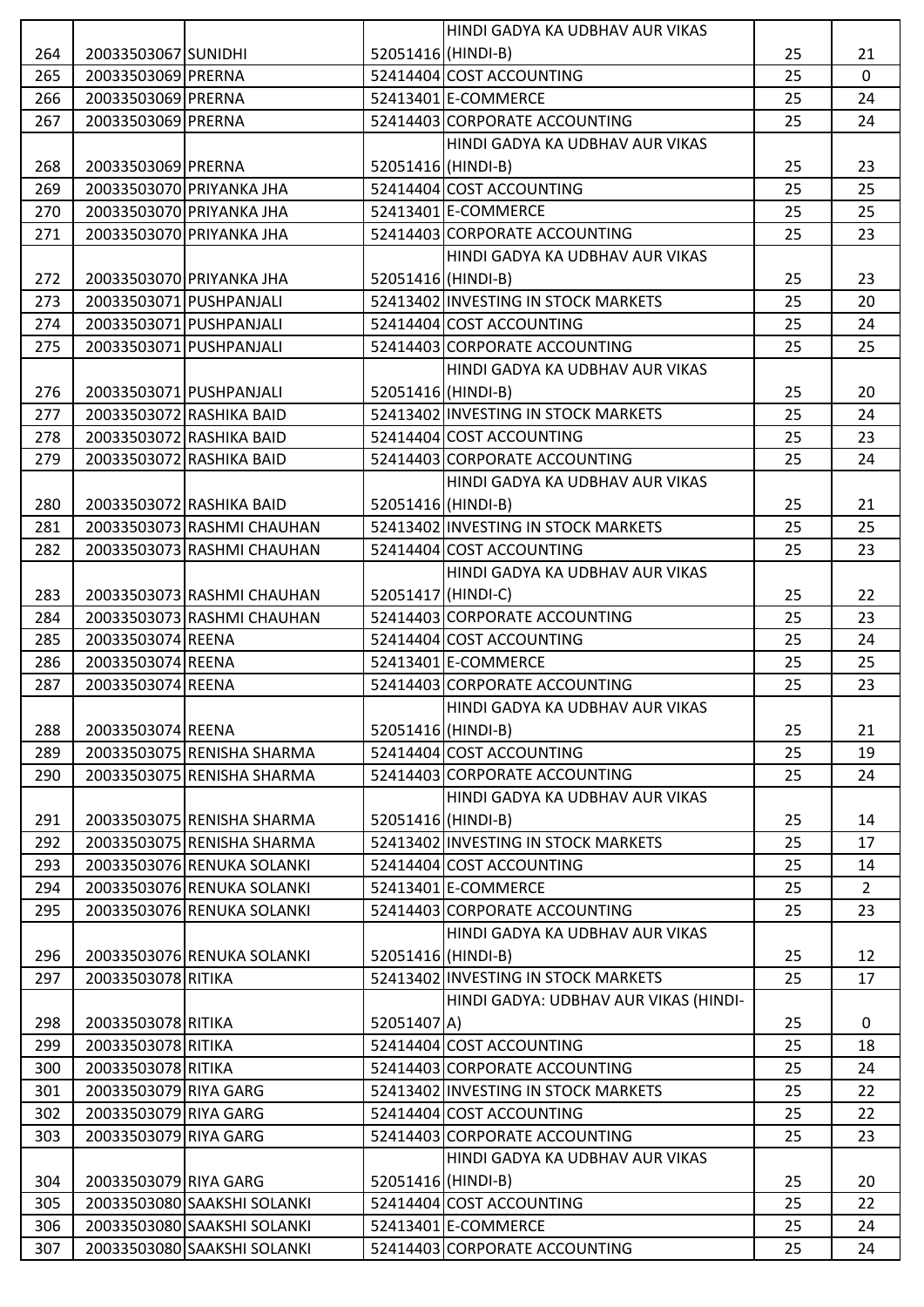|     |                         |                               |                    | HINDI GADYA KA UDBHAV AUR VIKAS       |    |    |
|-----|-------------------------|-------------------------------|--------------------|---------------------------------------|----|----|
| 308 |                         | 20033503080 SAAKSHI SOLANKI   | 52051416 (HINDI-B) |                                       | 25 | 22 |
| 309 |                         | 20033503081 SAKSHI GAUTAM     |                    | 52414404 COST ACCOUNTING              | 25 | 14 |
|     |                         |                               |                    | HINDI GADYA KA UDBHAV AUR VIKAS       |    |    |
| 310 |                         | 20033503081 SAKSHI GAUTAM     | 52051417 (HINDI-C) |                                       | 25 | 20 |
| 311 |                         | 20033503081 SAKSHI GAUTAM     |                    | 52413401 E-COMMERCE                   | 25 | 18 |
| 312 |                         | 20033503081 SAKSHI GAUTAM     |                    | 52414403 CORPORATE ACCOUNTING         | 25 | 23 |
| 313 |                         | 20033503082 SAKSHI SRIVASTAVA |                    | 52414404 COST ACCOUNTING              | 25 | 25 |
| 314 |                         | 20033503082 SAKSHI SRIVASTAVA |                    | 52413401 E-COMMERCE                   | 25 | 25 |
| 315 |                         | 20033503082 SAKSHI SRIVASTAVA |                    | 52414403 CORPORATE ACCOUNTING         | 25 | 23 |
|     |                         |                               |                    | HINDI GADYA KA UDBHAV AUR VIKAS       |    |    |
| 316 |                         | 20033503082 SAKSHI SRIVASTAVA | 52051416 (HINDI-B) |                                       | 25 | 23 |
| 317 |                         | 20033503083 SANGEET SHIKHA    |                    | 52413402 INVESTING IN STOCK MARKETS   | 25 | 18 |
| 318 |                         | 20033503083 SANGEET SHIKHA    |                    | 52414404 COST ACCOUNTING              | 25 | 22 |
| 319 |                         | 20033503083 SANGEET SHIKHA    |                    | 52414403 CORPORATE ACCOUNTING         | 25 | 23 |
|     |                         |                               |                    | HINDI GADYA KA UDBHAV AUR VIKAS       |    |    |
| 320 |                         | 20033503083 SANGEET SHIKHA    | 52051416 (HINDI-B) |                                       | 25 | 20 |
| 321 | 20033503084 Sanya Garg  |                               |                    | 52414404 COST ACCOUNTING              | 25 | 14 |
| 322 | 20033503084 Sanya Garg  |                               |                    | 52413401 E-COMMERCE                   | 25 | 8  |
| 323 | 20033503084 Sanya Garg  |                               |                    | 52414403 CORPORATE ACCOUNTING         | 25 | 23 |
|     |                         |                               |                    | HINDI GADYA KA UDBHAV AUR VIKAS       |    |    |
| 324 | 20033503084 Sanya Garg  |                               | 52051416 (HINDI-B) |                                       | 25 | 12 |
| 325 | 20033503085 SAPNA       |                               |                    | 52413402 INVESTING IN STOCK MARKETS   | 25 | 20 |
| 326 | 20033503085 SAPNA       |                               |                    | 52414404 COST ACCOUNTING              | 25 | 20 |
| 327 | 20033503085 SAPNA       |                               |                    | 52414403 CORPORATE ACCOUNTING         | 25 | 23 |
|     |                         |                               |                    | HINDI GADYA KA UDBHAV AUR VIKAS       |    |    |
| 328 | 20033503085 SAPNA       |                               | 52051416 (HINDI-B) |                                       | 25 | 17 |
| 329 |                         | 20033503086 SARAVPREET KAUR   |                    | 52413402 INVESTING IN STOCK MARKETS   | 25 | 15 |
| 330 |                         | 20033503086 SARAVPREET KAUR   |                    | 52414404 COST ACCOUNTING              | 25 | 20 |
|     |                         |                               |                    | HINDI GADYA KA UDBHAV AUR VIKAS       |    |    |
| 331 |                         | 20033503086 SARAVPREET KAUR   | 52051417 (HINDI-C) |                                       | 25 | 22 |
| 332 |                         | 20033503086 SARAVPREET KAUR   |                    | 52414403 CORPORATE ACCOUNTING         | 25 | 23 |
|     |                         |                               |                    | HINDI GADYA KA UDBHAV AUR VIKAS       |    |    |
| 333 |                         | 20033503087 SHEFALI GARG      | 52051416 (HINDI-B) |                                       | 25 | 12 |
| 334 |                         | 20033503087 SHEFALI GARG      |                    | 52413402 INVESTING IN STOCK MARKETS   | 25 | 19 |
| 335 |                         | 20033503087 SHEFALI GARG      |                    | 52414404 COST ACCOUNTING              | 25 | 17 |
| 336 |                         | 20033503087 SHEFALI GARG      |                    | 52414403 CORPORATE ACCOUNTING         | 25 | 23 |
|     |                         |                               |                    | HINDI GADYA: UDBHAV AUR VIKAS (HINDI- |    |    |
| 337 | 20033503088 SHIWANI     |                               | 52051407 A)        |                                       | 25 | 23 |
| 338 | 20033503088 SHIWANI     |                               |                    | 52414404 COST ACCOUNTING              | 25 | 24 |
| 339 | 20033503088 SHIWANI     |                               |                    | 52413401 E-COMMERCE                   | 25 | 18 |
| 340 | 20033503088 SHIWANI     |                               |                    | 52414403 CORPORATE ACCOUNTING         | 25 | 23 |
| 341 | 20033503090 SHUBHI JAIN |                               |                    | 52413402 INVESTING IN STOCK MARKETS   | 25 | 20 |
| 342 | 20033503090 SHUBHI JAIN |                               |                    | 52414404 COST ACCOUNTING              | 25 | 19 |
|     |                         |                               |                    | HINDI GADYA KA UDBHAV AUR VIKAS       |    |    |
| 343 | 20033503090 SHUBHI JAIN |                               | 52051417 (HINDI-C) |                                       | 25 | 0  |
| 344 | 20033503090 SHUBHI JAIN |                               |                    | 52414403 CORPORATE ACCOUNTING         | 25 | 22 |
|     |                         |                               |                    | HINDI GADYA: UDBHAV AUR VIKAS (HINDI- |    |    |
| 345 |                         | 20033503091 SMRITI PANDEY     | 52051407 A)        |                                       | 25 | 24 |
| 346 |                         | 20033503091 SMRITI PANDEY     |                    | 52414404 COST ACCOUNTING              | 25 | 22 |
| 347 |                         | 20033503091 SMRITI PANDEY     |                    | 52413401 E-COMMERCE                   | 25 | 20 |
| 348 |                         | 20033503091 SMRITI PANDEY     |                    | 52414403 CORPORATE ACCOUNTING         | 25 | 24 |
|     |                         |                               |                    | HINDI GADYA: UDBHAV AUR VIKAS (HINDI- |    |    |
| 349 |                         | 20033503093 SUMAN MISHRA      | 52051407 A)        |                                       | 25 | 0  |
| 350 |                         | 20033503093 SUMAN MISHRA      |                    | 52414404 COST ACCOUNTING              | 25 | 19 |
| 351 |                         | 20033503093 SUMAN MISHRA      |                    | 52413401 E-COMMERCE                   | 25 | 17 |
|     |                         |                               |                    |                                       |    |    |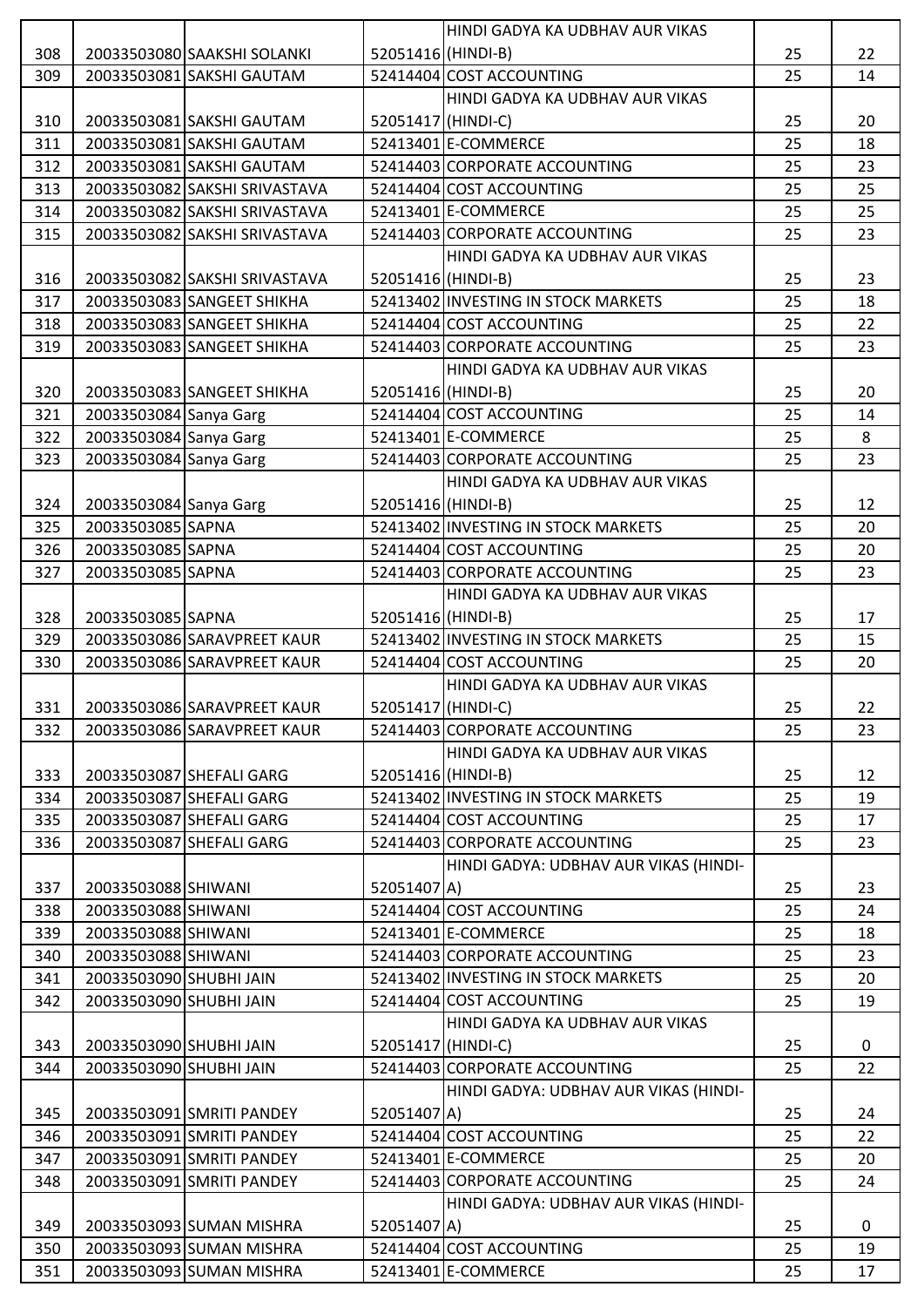| 352 |                       | 20033503093 SUMAN MISHRA    |                    | 52414403 CORPORATE ACCOUNTING       | 25 | 23 |
|-----|-----------------------|-----------------------------|--------------------|-------------------------------------|----|----|
| 353 |                       | 20033503094 SUPRIYA BIND    |                    | 52414404 COST ACCOUNTING            | 25 | 16 |
| 354 |                       | 20033503094 SUPRIYA BIND    |                    | 52413401 E-COMMERCE                 | 25 | 18 |
| 355 |                       | 20033503094 SUPRIYA BIND    |                    | 52414403 CORPORATE ACCOUNTING       | 25 | 23 |
|     |                       |                             |                    | HINDI GADYA KA UDBHAV AUR VIKAS     |    |    |
| 356 |                       | 20033503094 SUPRIYA BIND    | 52051416 (HINDI-B) |                                     | 25 | 20 |
| 357 | 20033503095 TAMANNA   |                             |                    | 52414404 COST ACCOUNTING            | 25 | 25 |
| 358 | 20033503095 TAMANNA   |                             |                    | 52413401 E-COMMERCE                 | 25 | 22 |
| 359 | 20033503095 TAMANNA   |                             |                    | 52414403 CORPORATE ACCOUNTING       | 25 | 24 |
|     |                       |                             |                    | HINDI GADYA KA UDBHAV AUR VIKAS     |    |    |
| 360 | 20033503095 TAMANNA   |                             | 52051416 (HINDI-B) |                                     | 25 | 23 |
| 361 |                       | 20033503097 TANIYA GUPTA    |                    | 52414404 COST ACCOUNTING            | 25 | 25 |
| 362 |                       | 20033503097 TANIYA GUPTA    |                    | 52414403 CORPORATE ACCOUNTING       | 25 | 23 |
|     |                       |                             |                    | HINDI GADYA KA UDBHAV AUR VIKAS     |    |    |
|     |                       |                             | 52051416 (HINDI-B) |                                     |    |    |
| 363 |                       | 20033503097 TANIYA GUPTA    |                    |                                     | 25 | 22 |
| 364 |                       | 20033503097 TANIYA GUPTA    |                    | 52413401 E-COMMERCE                 | 25 | 23 |
| 365 | 20033503098 TANNU     |                             |                    | 52414404 COST ACCOUNTING            | 25 | 20 |
| 366 | 20033503098 TANNU     |                             |                    | 52413401 E-COMMERCE                 | 25 | 15 |
| 367 | 20033503098 TANNU     |                             |                    | 52414403 CORPORATE ACCOUNTING       | 25 | 23 |
|     |                       |                             |                    | HINDI GADYA KA UDBHAV AUR VIKAS     |    |    |
| 368 | 20033503098 TANNU     |                             | 52051416 (HINDI-B) |                                     | 25 | 21 |
| 369 |                       | 20033503099 TANNU RATHORE   |                    | 52414404 COST ACCOUNTING            | 25 | 16 |
| 370 |                       | 20033503099 TANNU RATHORE   |                    | 52414403 CORPORATE ACCOUNTING       | 25 | 23 |
|     |                       |                             |                    | HINDI GADYA KA UDBHAV AUR VIKAS     |    |    |
| 371 |                       | 20033503099 TANNU RATHORE   | 52051416 (HINDI-B) |                                     | 25 | 20 |
| 372 |                       | 20033503099 TANNU RATHORE   |                    | 52413401 E-COMMERCE                 | 25 | 15 |
| 373 |                       | 20033503100 TRIPTI VERMA    |                    | 52414404 COST ACCOUNTING            | 25 | 25 |
| 374 |                       | 20033503100 TRIPTI VERMA    |                    | 52413401 E-COMMERCE                 | 25 | 21 |
| 375 |                       | 20033503100 TRIPTI VERMA    |                    | 52414403 CORPORATE ACCOUNTING       | 25 | 23 |
|     |                       |                             |                    | HINDI GADYA KA UDBHAV AUR VIKAS     |    |    |
| 376 |                       | 20033503100 TRIPTI VERMA    | 52051416 (HINDI-B) |                                     | 25 | 16 |
| 377 | 20033503101 TUBA AZIZ |                             |                    | 52414404 COST ACCOUNTING            | 25 | 22 |
|     |                       |                             |                    | HINDI GADYA KA UDBHAV AUR VIKAS     |    |    |
| 378 | 20033503101 TUBA AZIZ |                             | 52051417 (HINDI-C) |                                     | 25 | 22 |
| 379 | 20033503101 TUBA AZIZ |                             |                    | 52413401 E-COMMERCE                 | 25 | 23 |
| 380 | 20033503101 TUBA AZIZ |                             |                    | 52414403 CORPORATE ACCOUNTING       | 25 | 23 |
| 381 |                       | 20033503102 VAISHNAVI GUPTA |                    | 52413402 INVESTING IN STOCK MARKETS | 25 | 17 |
| 382 |                       | 20033503102 VAISHNAVI GUPTA |                    | 52414404 COST ACCOUNTING            | 25 | 22 |
| 383 |                       | 20033503102 VAISHNAVI GUPTA |                    | 52414403 CORPORATE ACCOUNTING       | 25 | 24 |
|     |                       |                             |                    | HINDI GADYA KA UDBHAV AUR VIKAS     |    |    |
| 384 |                       | 20033503102 VAISHNAVI GUPTA | 52051416 (HINDI-B) |                                     | 25 | 16 |
| 385 |                       | 20033503103 VANYA RAHEJA    |                    | 52414404 COST ACCOUNTING            | 25 | 16 |
| 386 |                       | 20033503103 VANYA RAHEJA    |                    | 52413401 E-COMMERCE                 | 25 | 19 |
| 387 |                       | 20033503103 VANYA RAHEJA    |                    | 52414403 CORPORATE ACCOUNTING       | 25 | 23 |
|     |                       |                             |                    | HINDI GADYA KA UDBHAV AUR VIKAS     |    |    |
| 388 |                       |                             | 52051416 (HINDI-B) |                                     | 25 | 18 |
|     |                       | 20033503103 VANYA RAHEJA    |                    |                                     |    |    |
| 389 | 20033503104 VIBHUTY   |                             |                    | 52413402 INVESTING IN STOCK MARKETS | 25 | 15 |
| 390 | 20033503104 VIBHUTY   |                             |                    | 52414404 COST ACCOUNTING            | 25 | 22 |
| 391 | 20033503104 VIBHUTY   |                             |                    | 52414403 CORPORATE ACCOUNTING       | 25 | 23 |
|     |                       |                             |                    | HINDI GADYA KA UDBHAV AUR VIKAS     |    |    |
| 392 | 20033503104 VIBHUTY   |                             | 52051416 (HINDI-B) |                                     | 25 | 18 |
| 393 | 20033503105 VISHAKHA  |                             |                    | 52414404 COST ACCOUNTING            | 25 | 25 |
| 394 | 20033503105 VISHAKHA  |                             |                    | 52413401 E-COMMERCE                 | 25 | 24 |
| 395 | 20033503105 VISHAKHA  |                             |                    | 52414403 CORPORATE ACCOUNTING       | 25 | 23 |
|     |                       |                             |                    | HINDI GADYA KA UDBHAV AUR VIKAS     |    |    |
| 396 | 20033503105 VISHAKHA  |                             | 52051416(HINDI-B)  |                                     | 25 | 18 |